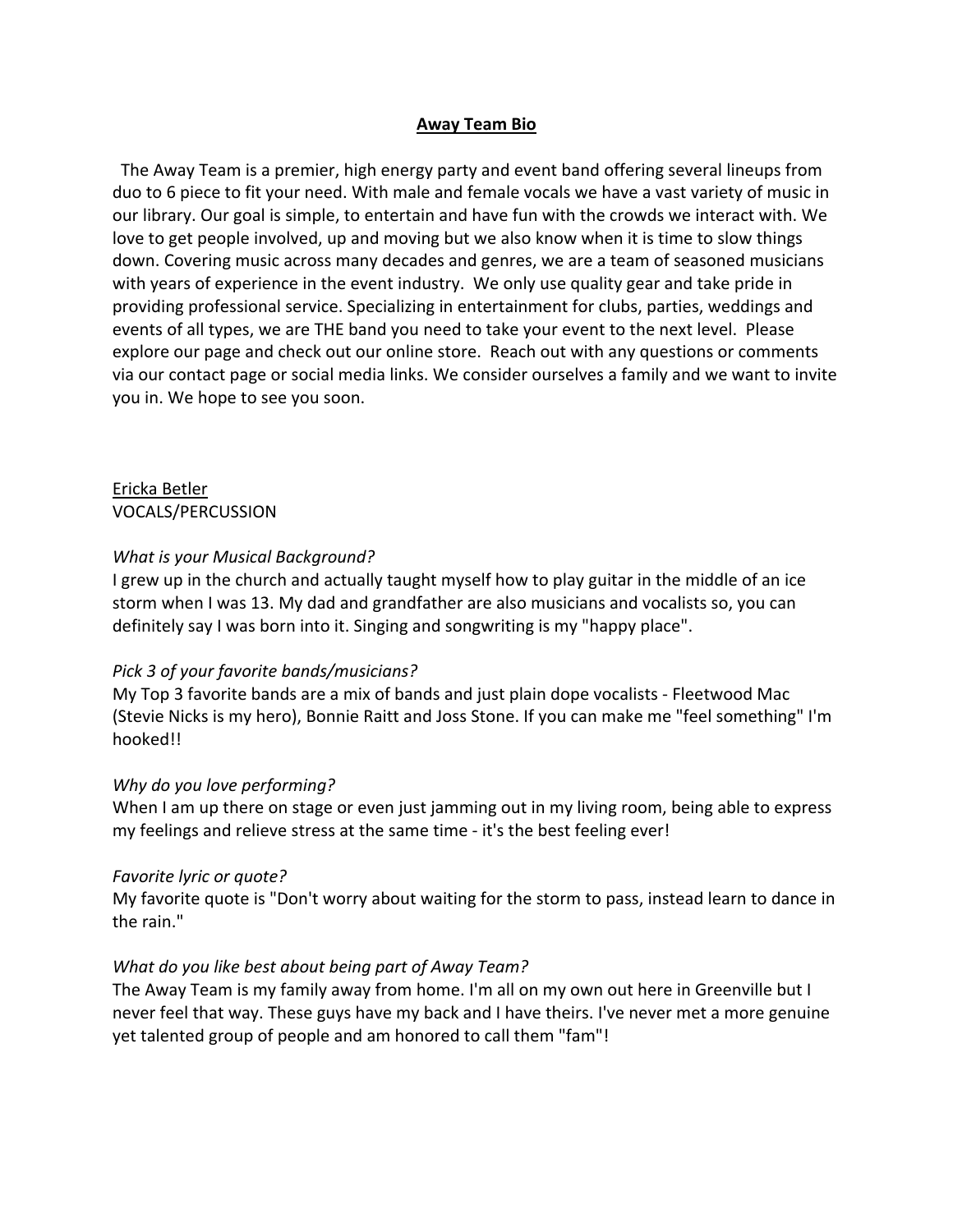## Angelo Jose Ortiz VOCALS/PERCUSSION

#### *What is your Musical Background?*

My musical background started in the fourth grade with an audition to the Florida Singing Sons boys choir. There I started my life long musical education by soaking in everything they could throw at me with hundreds of concerts events and even some tours to other countries. Two major highlight from those years were touring through Austria and performing along side the famed Vienna Boys choir and the chance to share a stage with Luciano Pavarotti as a mere street urchin in the production of "La Boem"

Although I like to sing a little bit of everything my passion is truly for Jazz and The Blues. My abilities as a singer have allowed me to record vocals for several recording artists, tour as well as doing voice over work and commercials.

#### *Pick 3 of your favorite bands/musicians?*

Jeff Buckley, Snarky Puppy, and Splendor but the list could go on and on forever.

#### *Why do you love performing?*

I've never felt more comfortable than when I'm on stage and under lights. That's why I know I belong to it. There's a great satisfaction in making an emotional connection with your audience and the family you collaborate with on stage to bring it consistently night after night.

#### *Favorite piece of musical equipment?*

My favorite pieces of equipment is my beer cup holder and a really beat up mid 80s Alvarez acoustic guitar. Even though it's falling apart it sounds so good. I also have to give props to my in ear monitors too. When you can hear yourself and everyone around you crystal clear, it amazing how we can even surprise ourselves from night to night.

*Tell us a favorite lyric or quote.*  "And in the end The love you take Is equal to the love you make"

#### *What do you like best about being part of Away Team?*

What I love most about being in this band is the true sense of camaraderie and the maximum effort each of us puts in whether or not we're in the same room. When we're on stage we lift each other's performances up with our own to become better than we thought we were capable.

In the end, we're all just looking for that next great show.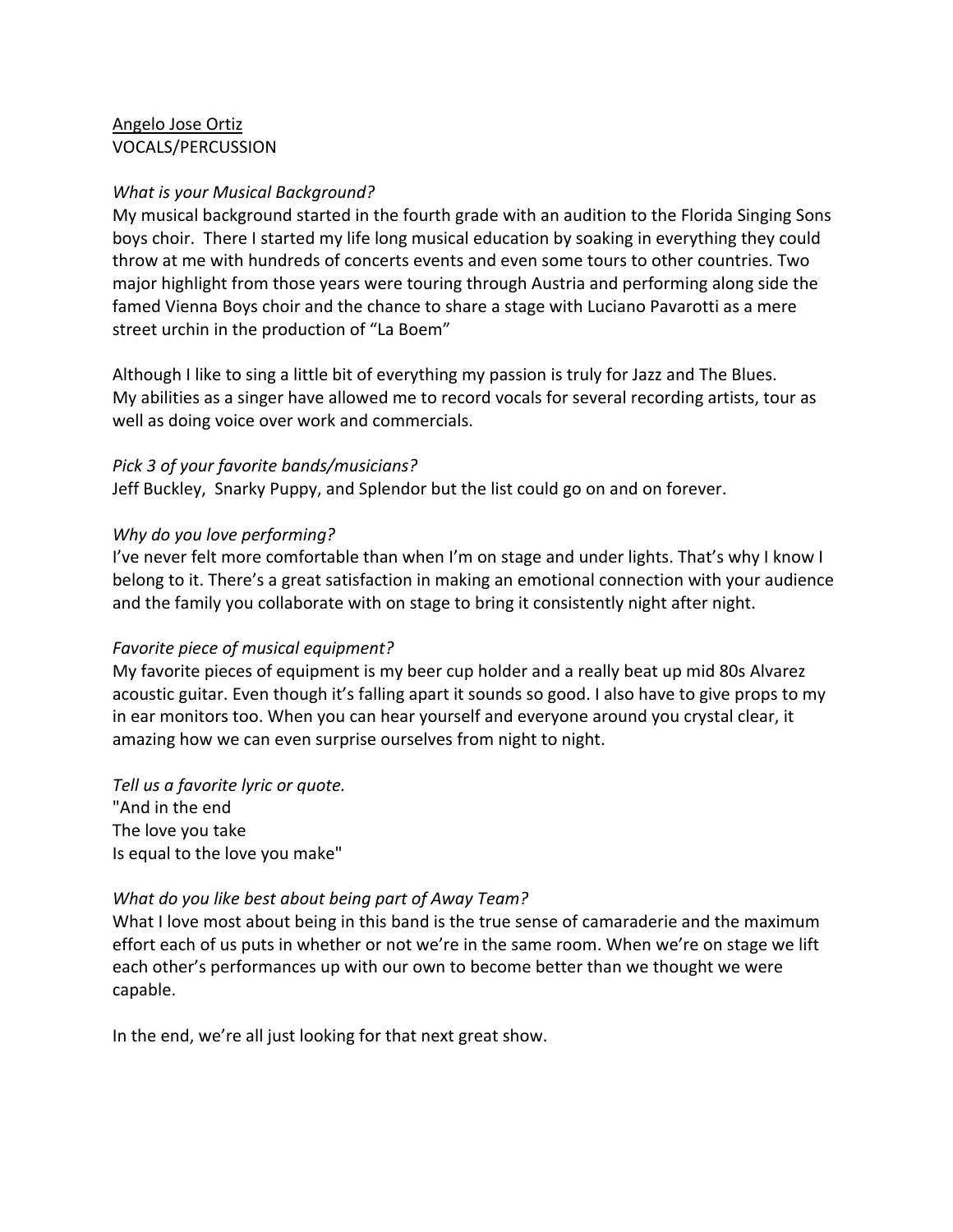## Russ Moore KEYBOARD/GUITAR/VOCALS

## *What is your Musical Background?*

I think I was born with a microphone in my hand. I always wanted to sing and play music. I grew up in marching bands, and started my first band in high school. I have been working in the music business for over 35 years. I own a local audio video installation company that installs systems all over North & South Carolina.

## *Pick 3 of your favorite bands/musicians?*

Too many, but three I always love are The Grateful Dead, Jason Isbell, Robert Earl Keen. I'm also a big Yacht Rock fan.

#### *Why do you love performing?*

I forget about everything else when I perform. It's my stress relief. I don't play golf, I play music.

#### *Favorite piece of musical equipment?*

Currently, my Yamaha Montage keyboard, but I am a old school Stratocaster guitar player at heart.

#### *Tell us a favorite lyric or quote.*

Jason Isbell - "Days when we raged, we flew off the page, Such damage was done But I made it through, 'cause somebody knew I was meant for someone"

# *What do you like best about being part of Away Team?*

I like the family feeling. I am friends with everyone in the band, and we all like hanging out and playing music. Our goal is NO DRAMA, and everyone is made to feel a part of the team.

Kevin Lampson DR. FUNK / BASS

#### *What is your Musical Background?*

I've been playing bass for about 25+ years. I hold a Bachelor's Degree in Jazz Studies and a Master's Degree in Bass Performance. I've also done time on a cruise ship. I'm a music teacher in North Carolina and wouldn't do anything else with my life.

#### *Pick 3 of your favorite bands/musicians?*

If I had to choose I would say Silverchair, Oasis, Jill Scott.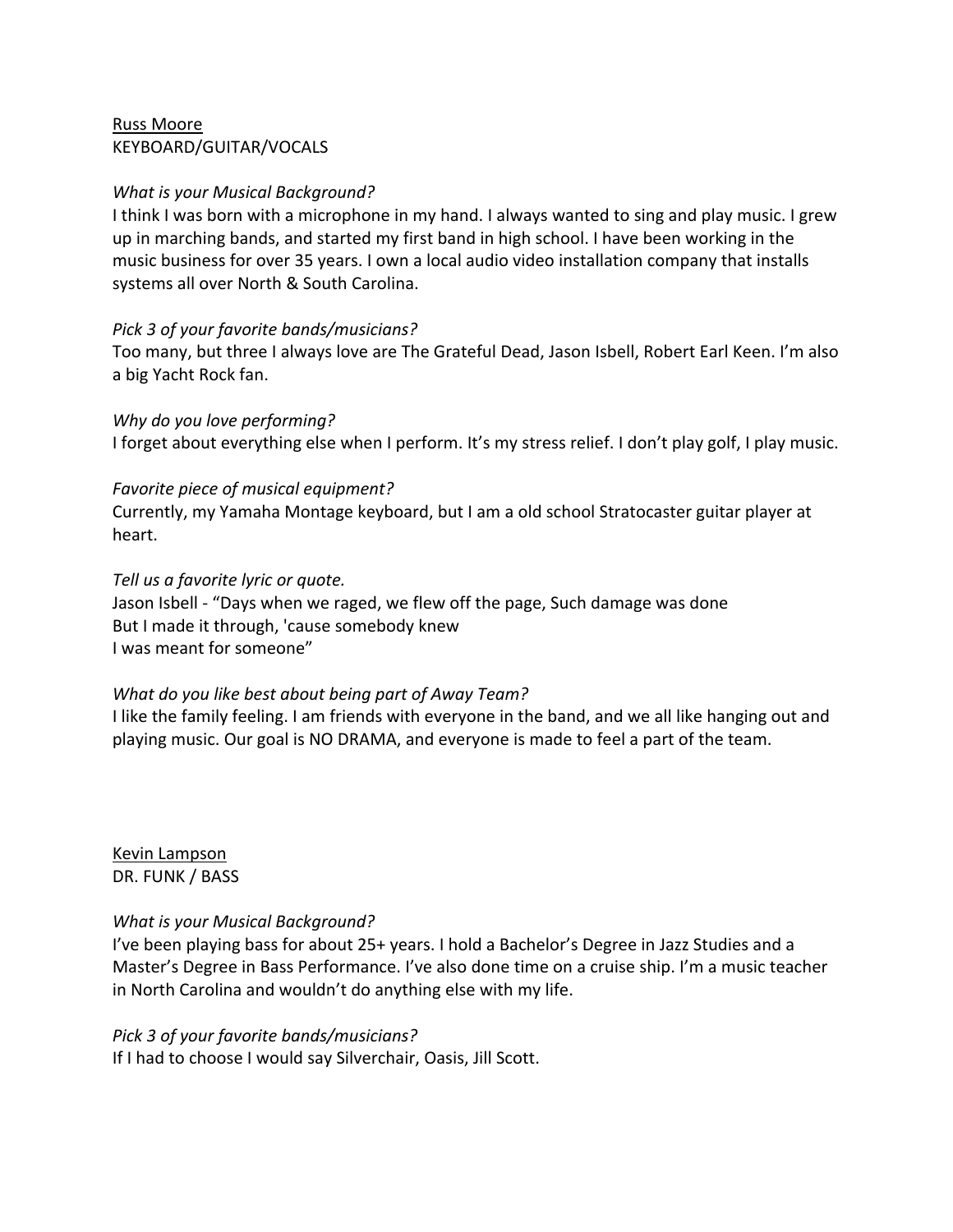#### *Why do you love performing?*

I like performing because I love sharing musical experiences with awesome people. When I'm on stage it's just the band and myself.

#### *Favorite piece of musical equipment?*

My favorite piece of gear is the Fender Jazz Bass. There is nothing better.

*Tell us a favorite lyric or quote.* A lyric I dig is "Nobody's right if everybody's wrong".

#### *What do you like best about being part of Away Team?*

What I love most about being in the Away Team is the feeling of family. I've only been in the band a short time compared to other members and with that being said, I feel like I've known the other members my whole life. We click like we're long lost brothers and sisters.

## Kraig Hayhurst GUITAR/VOCALS

#### *What is your Musical Background?*

I've been playing in all different genres of bands for 18 years. Started in high school after getting in some trouble and picking up my dads guitar for something to do while on restrictions :) I Haven't put it down since. Now, "I just play guitar."

# *Pick 3 of your favorite bands/musicians?*

Oh there are soooo many. Ritchie Kotzen, Led Zeppelin, Lynyrd Skynyrd.

#### *Why do you love performing?*

I love performing because I get lost in the music and enjoy peoples reaction to the music. It takes me away from the everyday grind of life.

#### *Favorite piece of musical equipment?*

Hands down, my Tele'! I hand wired it vintage style with a 4-way switch mod and dimarzio pickups. It sings.

#### *Tell us a favorite lyric or quote.*

"If your family life is saddled with a burden If your lover's out and you don't deserve it Now you're finding out nothings ever perfect If your standing tall you still got a purpose Stand stand tall stand tall, go get yours because you deserve it." - Richie Kotzen.